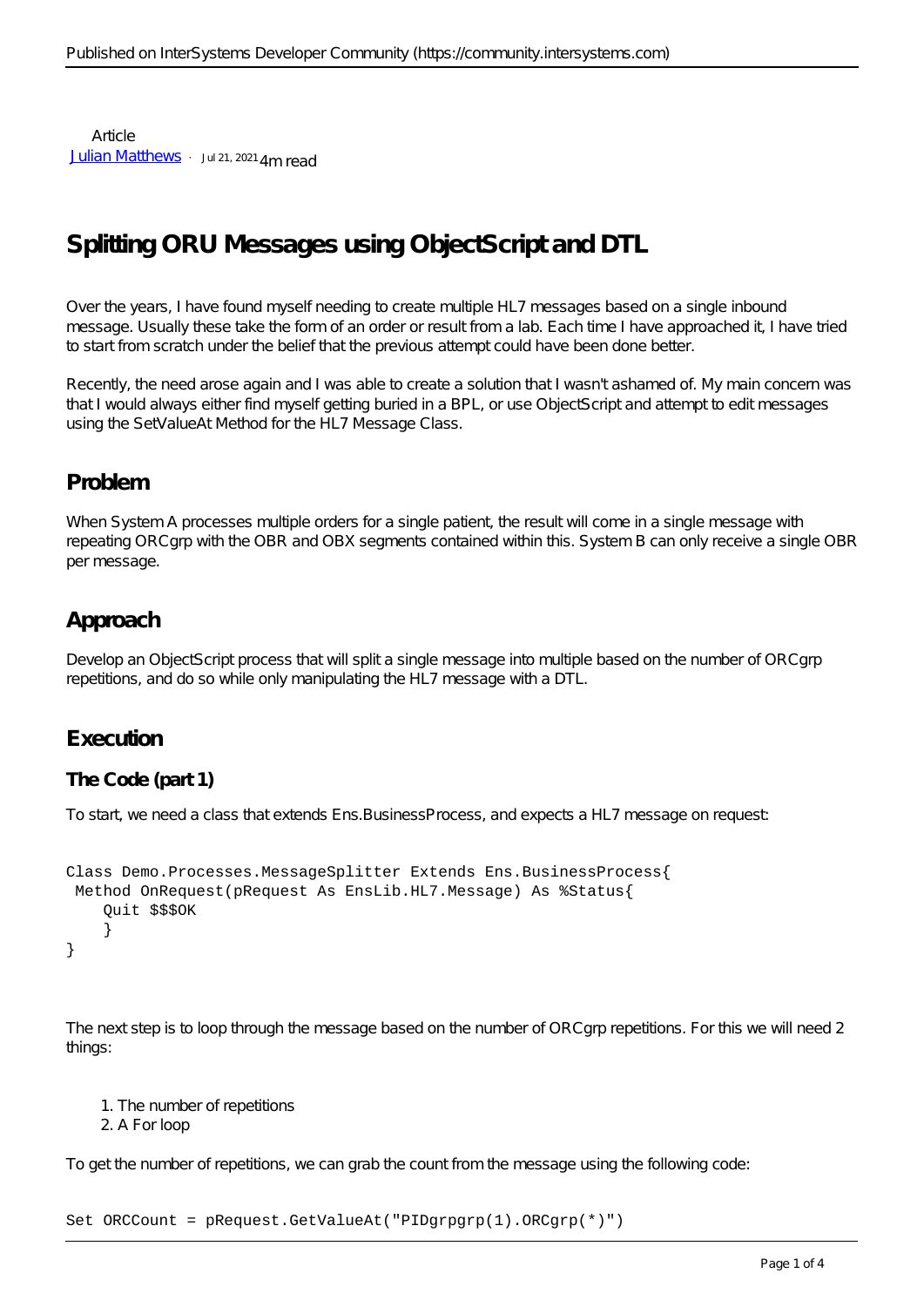This will set the variable "ORCCount" to the number of repetitions.

Putting this together with a For loop and a trace to see some output looks like this:

```
Method OnRequest(pRequest As EnsLib.HL7.Message) As %Status{
     Set ORCCount = pRequest.GetValueAt("PIDgrpgrp(1).ORCgrp(*)")
    For i=1:1:ORCCount {
         $$$TRACE("This is loop number: "_i)
     }
     Quit $$$OK
}
```
Passing a message with two ORCgrp repetitions through this process from within a production gives us:



As you can see, we get two traces.

Now from here, we need to be able to call a transform, and also be able to tell that transform which iteration of the ORCgrp it should be returning. For this, we will use the sometimes overlooked "aux" parameter for transform classes.

#### **The Transform**

The transform itself can be very simple. All we want for this is to:

- 1. Copy the MSH Header while making the MessageControlID unique to your split message
- 2. Set the first ORCgrp of the target message to the iteration we are on from the source
- 3. Set the Target SetIDOBR to "1", as it will always be the first in the target message.

For this, our transform should look a little like this: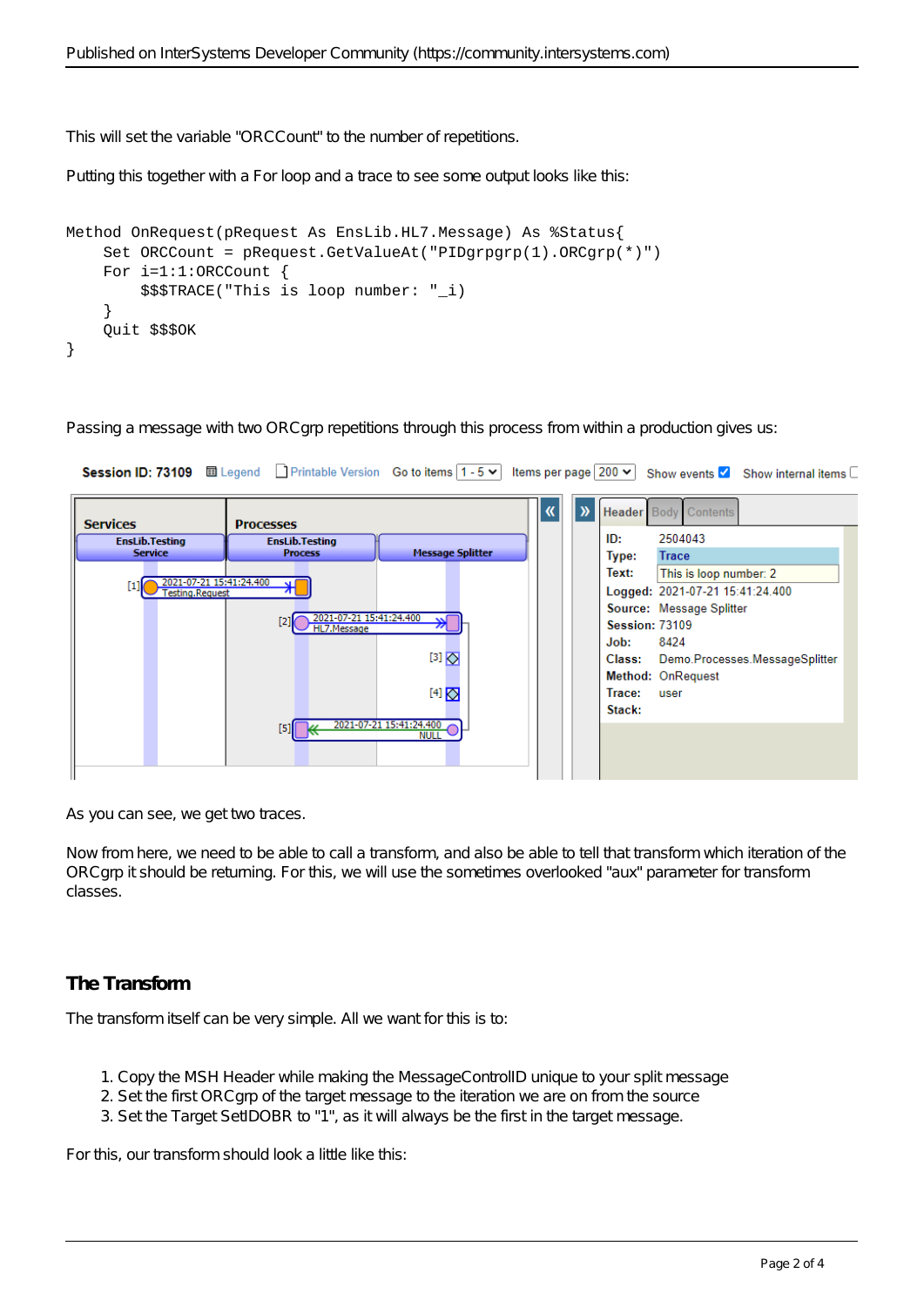|                                              | Source<br>EnsLib.HL7.Message<br>2.4: ORU_R01 |       | <b>Target</b><br><b>EnsLib.HL7.Message</b><br>2.4:0RU_R01                                                    |                        |
|----------------------------------------------|----------------------------------------------|-------|--------------------------------------------------------------------------------------------------------------|------------------------|
|                                              | $\triangledown$ source                       |       | $\boxtimes \triangledown$ target                                                                             |                        |
|                                              | $>$ MSH                                      |       | -⊳MSH                                                                                                        |                        |
|                                              | $\triangleright$ PIDgrpgrp()                 | w     | $\triangledown$ PIDgrpgrp()                                                                                  |                        |
|                                              | $\triangleright$ DSC                         |       | $\triangleright$ PIDgrp                                                                                      |                        |
|                                              |                                              |       | $\Box \rightarrow \Box \rightarrow \Box \rightarrow \Box \rightarrow \Box \rightarrow \Box \rightarrow \Box$ |                        |
| D<br>$\mathbf{X}$<br>$-44$<br><b>Actions</b> |                                              |       |                                                                                                              |                        |
|                                              |                                              |       |                                                                                                              |                        |
| # Action                                     | Condition<br><b>Property</b>                 | Value |                                                                                                              | Key / Transform        |
| 1 code                                       |                                              |       | set extCount = aux.StringValue                                                                               |                        |
| $2$ set                                      | target.{MSH}                                 |       | source.{MSH}                                                                                                 | $\mathbf{m}$           |
| 3 set                                        | target.{MSH:MessageControlID}                |       | source.{MSH:MessageControlID} "" extCount                                                                    | $\mathbf{u}$           |
| 4 set                                        | target.{PIDgrpgrp(1).PIDgrp}                 |       | source.{PIDgrpgrp(1).PIDgrp}                                                                                 |                        |
| 5 set                                        | target.{PIDgrpgrp(1).ORCgrp(1)}              |       | source.{PIDgrpgrp(1).ORCgrp(extCount)}                                                                       | ,,,,                   |
| 6 set                                        | target.{PIDgrpgrp(1).ORCgrp(1).OBR:SetIDOBR} | "1"   |                                                                                                              | $\mathbf{m}\mathbf{u}$ |

*But hang on - where is aux.StringValue getting data?*

To find that out, we need to go back to the code...

#### **The Code (part 2)**

We can pass a class to the transform via the aux parameter, and for this scenario I am just going to use a string container. We are also going to send the output of the transform to a target so we can see the results:

```
Class Demo.Processes.MessageSplitter Extends Ens.BusinessProcess{
Property TargetConfigName As Ens.DataType.ConfigName;
Parameter SETTINGS = "TargetConfigName";
Method OnRequest(pRequest As EnsLib.HL7.Message) As %Status{
     Set ORCCount = pRequest.GetValueAt("PIDgrpgrp(1).ORCgrp(*)")
     For i=1:1:ORCCount {
         Set contextString = ##class(Ens.StringContainer).%New()
         Set contextString.StringValue = i
         $$$QuitOnError(##Class(Demo.Transformations.R01Split).Transform(pRequest,.Spl
itR01,.contextString))
         $$$QuitOnError(..SendRequestAsync(..TargetConfigName,SplitR01,0))
     }
     Quit $$$OK
   }
}
```
Then in the production we set a destination using the new settings option we created with the property and parameter at the top of the class, and we should see something like this: